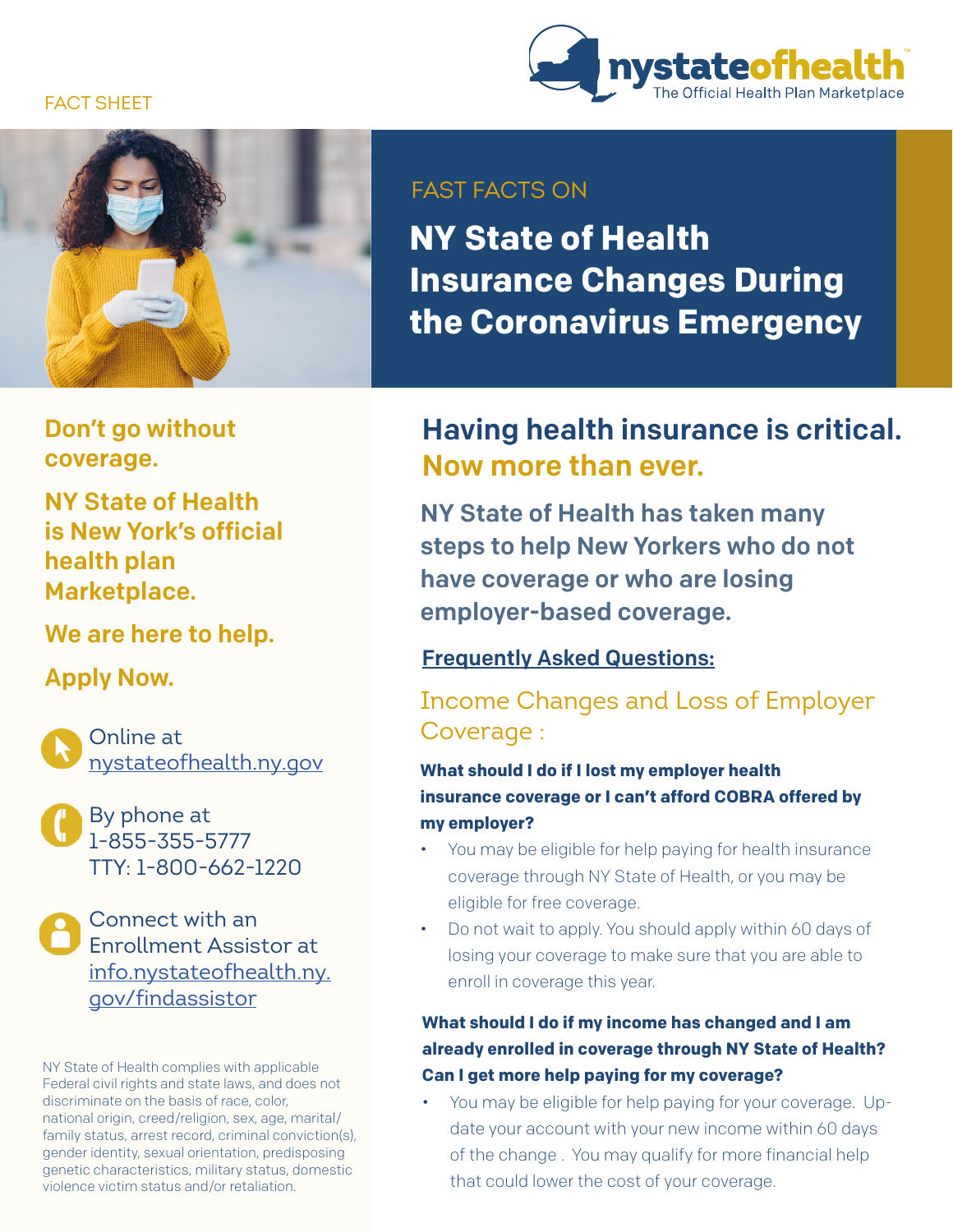

# FAST FACTS ON **NY State of Health Insurance Options During the Coronavirus Emergency**

**What is the Coronavirus Aid, Relief and Economic Security (CARES) Act?**

The Coronavirus Aid, Relief and Economic Security (CARES) Act was passed by Congress and signed into law by President Trump on March 27th, 2020. This \$2.2 trillion economic relief package was passed to protect the American people from the public health and economic impacts of COVID-19. The CARES Act provides economic assistance for American workers, families, and small businesses, and aims to preserve jobs for American industries.

## NEW Federal Income Payments/Unemployment Compensation Under COVID:

### **I received a payment from the federal CARES Act (commonly referred to as stimulus payment). Does this amount count as income in my NY State of Health application?**

• No. The stimulus payment does not count as income for any NY State of Health consumer. Eligible consumers will receive a one-time payment from the U.S. Department of the Treasury. These payments are distributed under a new federal law, known as the CARES Act, enacted in response to the COVID-19 pandemic. Eligible consumers will receive a one-time payment of \$1,200 per adult and \$500 per child.

## **I am receiving Pandemic Unemployment Compensation from the state in addition to my regular unemployment benefits. Do I report it as income when I apply for health insurance through NY State of Health?**

- It depends on you. The Pandemic Unemployment Compensation program payments (\$600 per week) count as income for some NY State of Health enrollees, but not for others.
- Report your Stimulus Payment if:
	- You do not have children\* in your household, AND
	- Your yearly income is more than \$25,520 for a single individual or \$34,480 for a couple
- DO NOT Report your Stimulus Payment If:
	- You have children.\*
	- Your expected yearly income is less than \$25,520 for a single individual or \$34,480 for a couple.
- If you need to update your application to add Pandemic Unemployment Compensation as income, NY State of Health Assistors and Customer Service are available to help you complete your application.